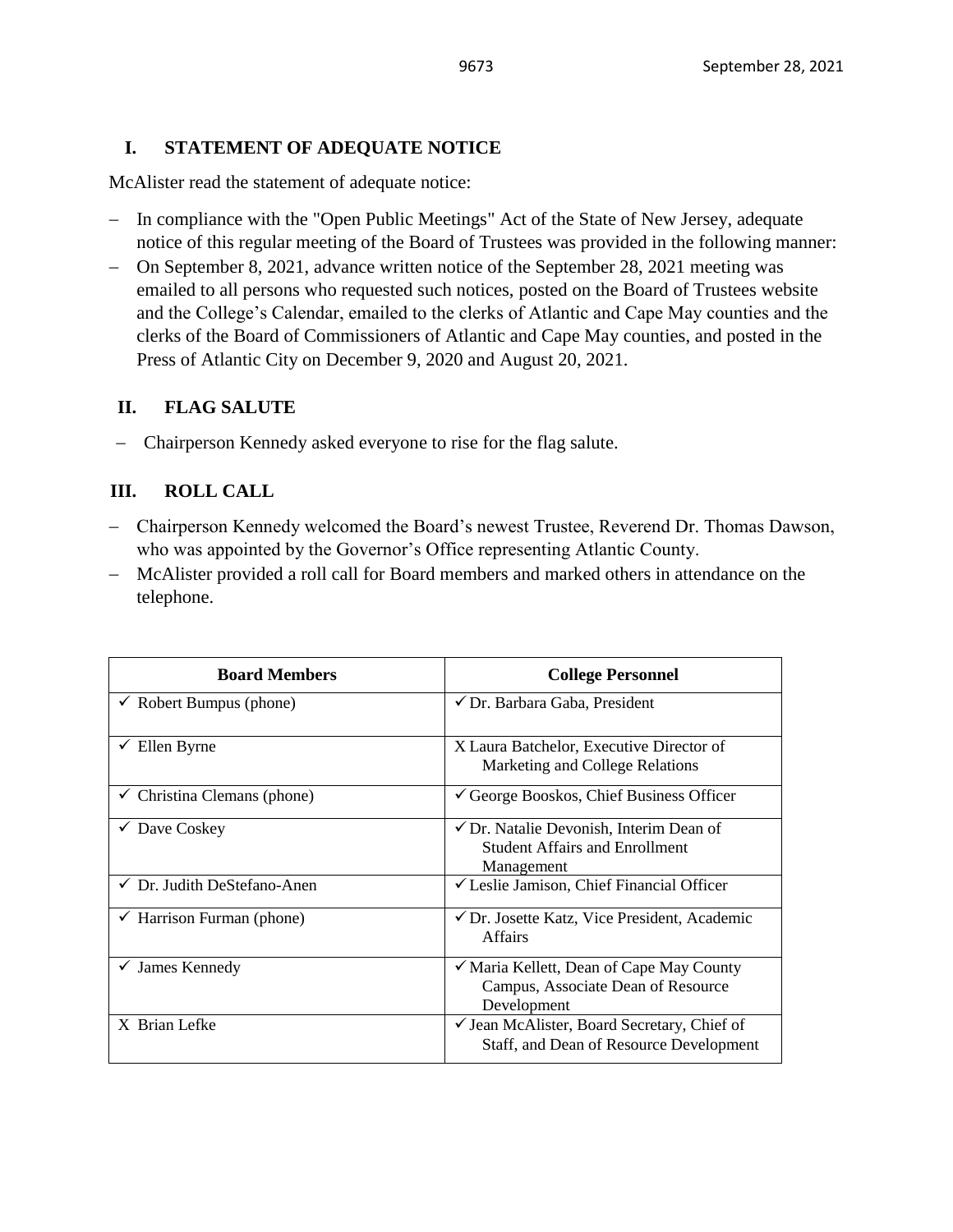| <b>Board Members</b>                                                               | <b>College Personnel</b>                                                                                                                        |
|------------------------------------------------------------------------------------|-------------------------------------------------------------------------------------------------------------------------------------------------|
| X Maria K. Mento                                                                   | √ Dr. Vanessa O'Brien-McMasters, Dean,<br>Institutional Research, Planning &<br><b>Effectiveness</b>                                            |
| $\checkmark$ Daniel Money                                                          | √ John Piazza, Chief Information Officer                                                                                                        |
| $\checkmark$ Donald J. Parker (phone)                                              | <b>Legal Counsel</b><br>$\checkmark$ Lou Greco, Esq., Board Solicitor                                                                           |
| $\checkmark$ Dr. Robert Previti                                                    |                                                                                                                                                 |
| $\checkmark$ Maria Ivette Torres                                                   |                                                                                                                                                 |
| $\checkmark$ Shane Winkler                                                         |                                                                                                                                                 |
| <b>Public in Attendance</b>                                                        |                                                                                                                                                 |
| $\checkmark$ Bonnie Lindaw, Chief Financial Officer,<br>County of Atlantic (phone) |                                                                                                                                                 |
| <b>Faculty and Staff in Attendance</b>                                             |                                                                                                                                                 |
| $\checkmark$ Cindy DeFalco, Director of Human<br><b>Resources</b>                  | $\checkmark$ Gracellen Etherton, Executive Assistant,<br>Office of the President/Board of Trustee<br><b>Operations and Resource Development</b> |
| $\checkmark$ Caesar Niglio, Enterprise Architect,<br><b>ACCCEA</b>                 | $\checkmark$ Heather Peterson, Registrar, ACCCEA                                                                                                |

# **IV. CALL TO ORDER**

− Chairperson Kennedy called the meeting to order at 6:00PM on September 28, 2021.

# **V. PRESIDENT'S REPORT**

Dr. Gaba discussed the following:

## **State Funding Increase**

- − As previously reported to the Board, Governor Murphy approved an increase of \$10M in operating funds to community colleges, the first increase in 13 years. The increase is predicated on the full implementation of a new funding formula for distribution of the funds. The New Jersey Council of County Colleges established a Task Force to develop a new formula, which was recently approved by the Office of the Secretary of Higher Education (OSHE).
- − The distribution is based on several factors consistent with the principles outlined in the State Plan for Higher Education.
- − Atlantic Cape will receive an increase of \$409,017 in additional operating funds from the State. Our current state allocation of \$5.1M will be increased to \$5.5M.
- − The increase that all of the colleges received was a result of the aggressive advocacy efforts on the part of the NJCCC.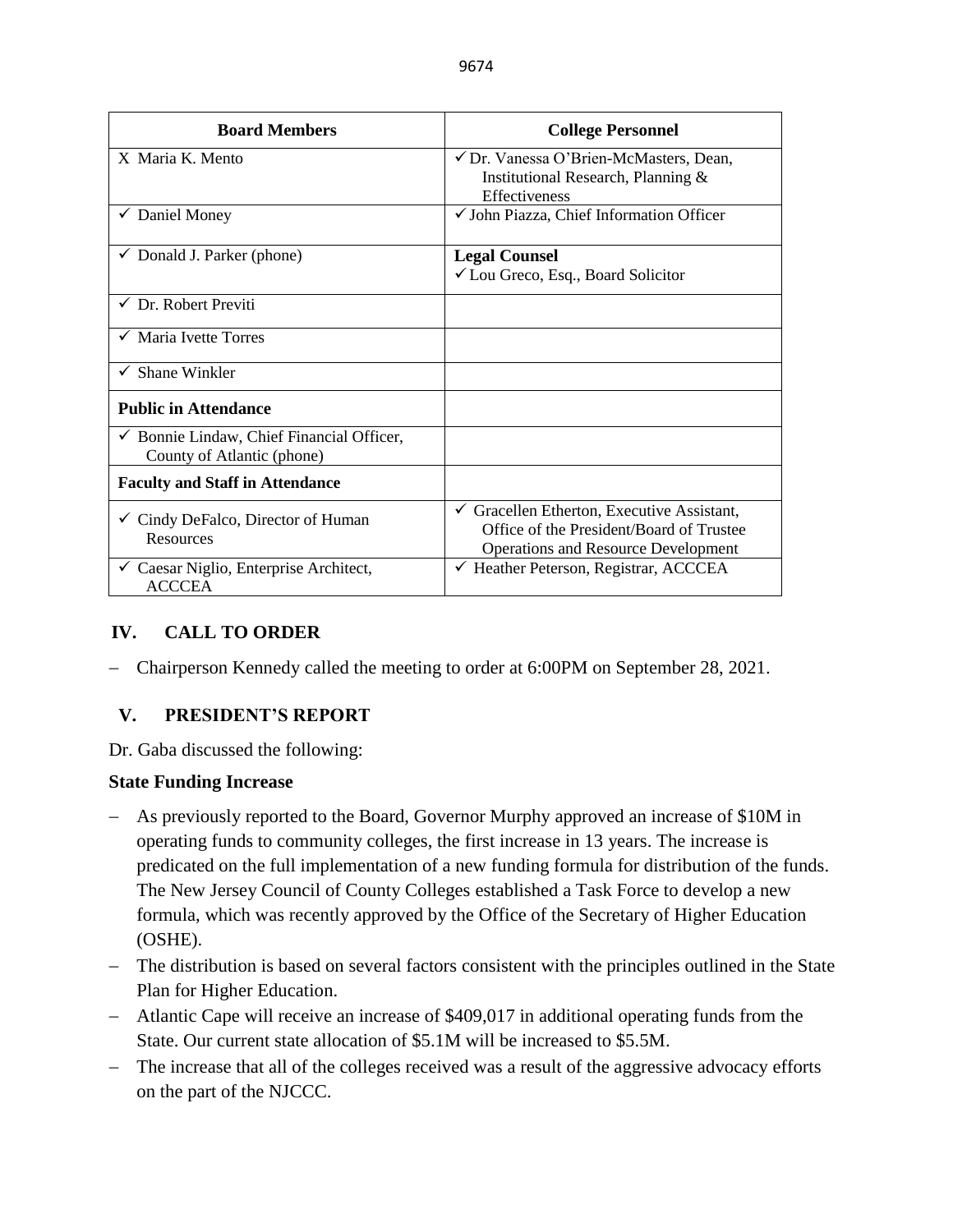− As Chair of the community college presidents, Dr. Gaba testified before the NJ Senate Budget and Appropriations Committee regarding the need for increased operating aid.

### **Offshore Wind Training**

- − As previously reported to the Board, the college was awarded \$3M for the Offshore Wind Safety Challenge Grant, which will enable us to establish an industry-recognized training program and facility that is foundational for preparing New Jersey workers to participate and support the growth of the offshore wind energy sector in the state.
- − A Groundbreaking Ceremony for the training facility to be added to our Worthington Atlantic City Campus is being planned for October 28.

### **Technology Upgrades**

− The Information Technology department has initiated the implementation of the college's disaster recovery and failover site. The Disaster Recovery site will be housed within the Cape May County Campus. Currently, the necessary facilities upgrades (AC and Power) are ongoing and scheduled to be completed by February 2022.

#### **Grants**

- − The Atlantic County Economic Alliance (ACEA) has invited Atlantic Cape to be a partner in the Build Back Better (BBB) Regional Challenge, a US Economic Development Administration-funded challenge designed to assist communities nationwide in their efforts to build back better by accelerating the economic recovery from the coronavirus pandemic and building local economies that will be resilient to future economic shocks.
- − Nation-wide the \$1 billion Build Back Better Regional Challenge will provide a transformational investment to 20-30 regions across the country that want to revitalize their economies. These regions will have the opportunity to grow new regional industry clusters or scale existing ones through planning, infrastructure, innovation and entrepreneurship, workforce development, access to capital, and more.
- − Atlantic Cape has agreed to participate with ACEA on three projects:
	- o UAS Services Hub / Droneport Supporting Local Use Cases. We have boots-onground experience with drone (UAS) application in public safety, disaster response, medical supply transport, restoration of cell coverage, agriculture, commercial fishing, and wind energy applications. Professor Jim Taggart will be on this project.
	- o Planning, Development, and Construction of Smart Aviation Workforce Training Academy. Dr. Kalpana Jain, Dean of STEM, will be on this project.
	- o Smart Aviation Workforce and Innovation/Entrepreneurship Center located in Atlantic City. Professor Anthony Esposito will be on this project.

## **Community Outreach**

*Atlantic County*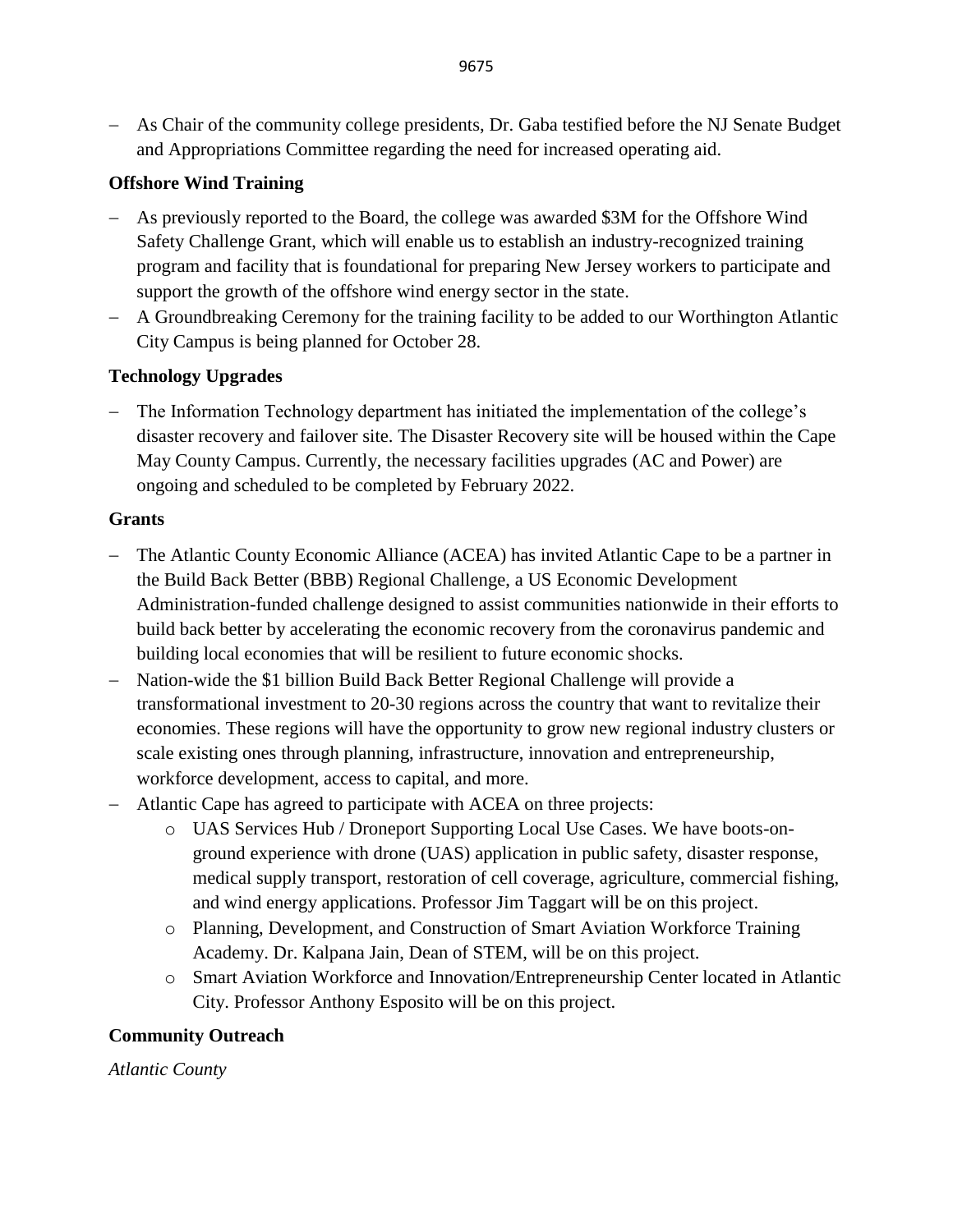- − Atlantic Cape will be honored at the Nuestro Pueblo Awards Celebration on October 9, 2021 at Stockton University's Atlantic City Campus. Stockton University's Unidos Organization and the Hispanic Association of Atlantic County (HAAC) are recognizing Atlantic Cape Community College as the recipient of the Nuestro Organizational Amigo/a (Our Organizational friend) Nuestro Pueblo Award 2021. This recognition is awarded to an organization that has demonstrated outstanding social responsibility to the Latino community.
- − Atlantic Cape is partnering with Egg Harbor Township High School for their Pre-Apprenticeship in Career Education (PACE) program, made possible by a grant from the NJ Department of Labor & Workforce Development Office of Apprenticeship. Under this program, Egg Harbor Township Schools will partner with Atlantic Cape and other Registered Apprenticeship Sponsors to prepare Egg Harbor Township students for expanded career pathway opportunities with industry-based training combined with instructional curricula that will set them on the fast track to earning advanced credentials. Atlantic Cape will offer students the opportunity to attain concurrent college credits while they are in high school, streamlined admission to Atlantic Cape to continue their education consistent with the learning acquired during the pre-apprenticeship program, and college support services that include workforce readiness skills training, academic counseling, career awareness and career exploration services.
- − Victor Moreno, Manager of Community Outreach, was featured on the NAACP Speaks radio program (coordinated by the Atlantic City branch of the NAAACP) to promote the exciting offerings at Atlantic Cape, including the Atlantic City Works Training Program sponsored by the CRDA, the Community College Opportunity Grant (CCOG), and our free offerings for the Fall 2021 semester. Mr. Moreno was also spotlighted on the Chamber of Commerce of Southern New Jersey's "Hispanic Heritage Month: A Celebration of Culture" social media campaign on September 13, 2021.

#### *Cape May County*

− Atlantic Cape participated in and sponsored the Cape May County Coalition for a Safe Community's Unity in the Community event on August 30 at the Cape May County Park and Zoo. The college donated 200 Atlantic Cape bags filled with school supplies to the community. The event was attended by approximately 300 people. Other sponsors included: SOAR Church, Concerned Citizens of Whitesboro, Middle Township, Middle Township Police Department, Cape May County Prosecutor's Office, Cape May County Sheriff's Office, Progressive Black Initiative, Cape Assist, Caring for Kids, and FBI Citizens Academy Alumni.

## **Workforce Development**

− Forty-four (44) Atlantic City residents recently graduated from the City of Atlantic City Small Business Academy. The City of Atlantic City partnered with Atlantic Cape, Stockton University, and the Latin American Economic Development Association to develop the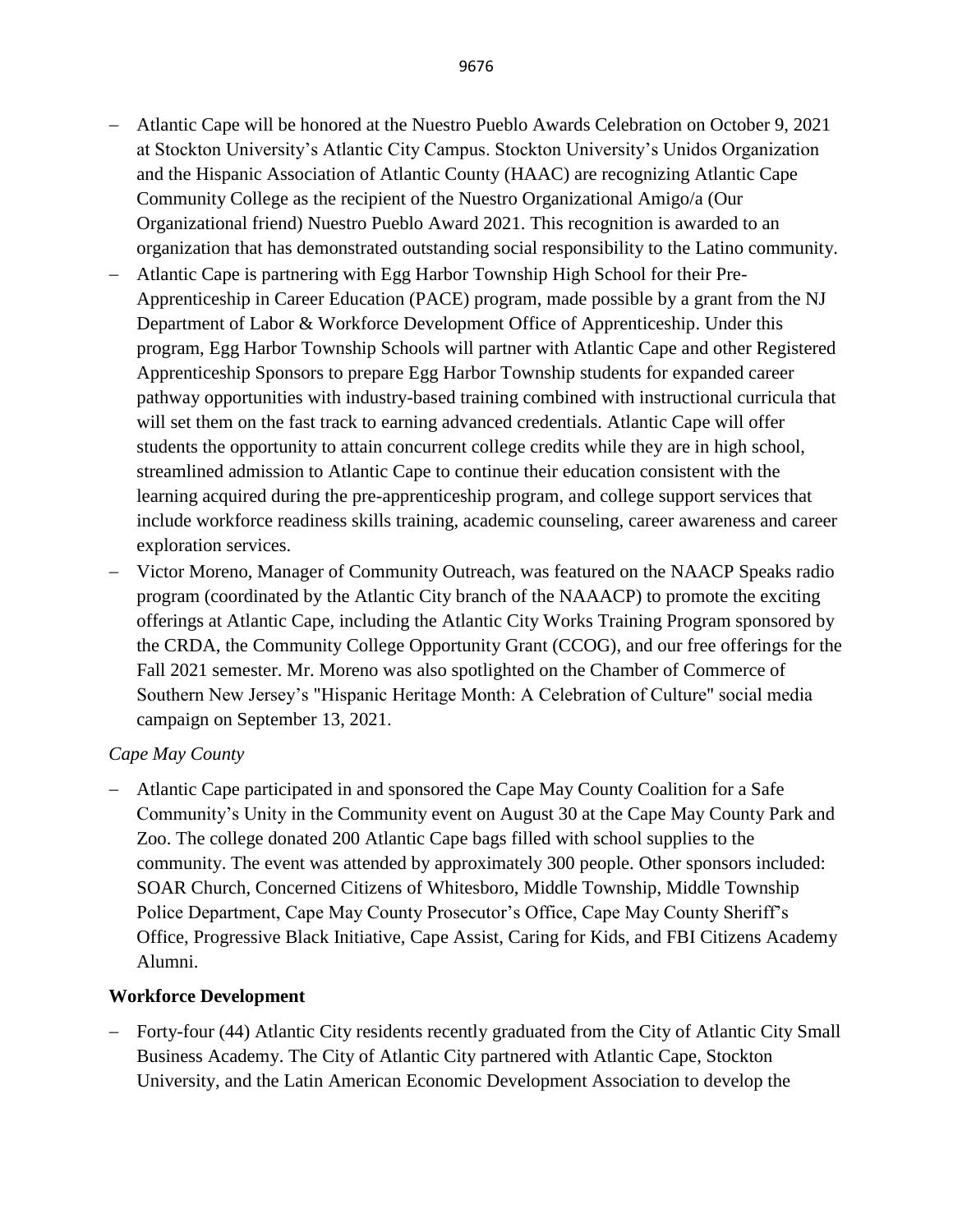curriculum for this program, which was a free, nine-week class covering the basics of starting and running a business.

− Atlantic Cape recently participated in Borgata Hotel Casino & Spa's Job Fair on September 15, 2021, which offered on-the-spot interviews for their open positions. Victor Moreno, Manager of Community Outreach, and Karen McCormick, Assistant Director of Grant Program Operations, shared information about our free workforce training available through the Atlantic City Works Training Program, as well as other opportunities like the Community College Opportunity Grant (CCOG).

# **Student Engagement**

- − Student Engagement offered several events to welcome our students back on campus for the Fall semester. On the Mays Landing Campus, students enjoyed donuts and coffee in the Student Center; a Bar-b-Que on the Quad with music, food, prizes, helpful information, and fresh locally grown produce by C.R.O.P.S. (Communities Revolutionizing Open Public Spaces) of Atlantic City; and a *Welcome Back Club Recruitment* event, featuring an ice cream truck, giveaways, and information about college clubs and activities. The Worthington Atlantic City Campus held a *Welcome Back Student Celebration* with music, bookstore gift card giveaways, prizes, and food.
- − Additionally, in partnership with AtlantiCare and Southern Jersey Family Medical Center, the college offered students a free COVID-19 Vaccination Clinic on September 8-9 on the Mays Landing Campus.
- − During the first and second week of classes, students at the Mays Landing and Worthington Atlantic City campuses were offered \$10 vouchers to food trucks which were featured on campus. More than 550 students at the Mays Landing Campus and 250 students at the Worthington Campus took advantage of this opportunity. This effort was funded through the Higher Education Emergency Relief Fund (HEERF).

# **Staff Accomplishments**

− Jerome Ingram, Program Coordinator for Athletes and Veterans, has been appointed a Student Trustee on the Board of Trustees of at Thomas Edison State University.

*Secretary's Note-The President's full monthly report is posted on the Board webpage.*

# **VI. COMMENTS FROM THE PUBLIC**

- − Chairperson Kennedy called for comments from the public on agenda items.
- − None noted.

# **VII. Executive Session**

− Trustee Byrne motioned to go into Executive Session to discuss personnel matters and those matters of attorney-client privilege. Trustee Money seconded. Motion carried.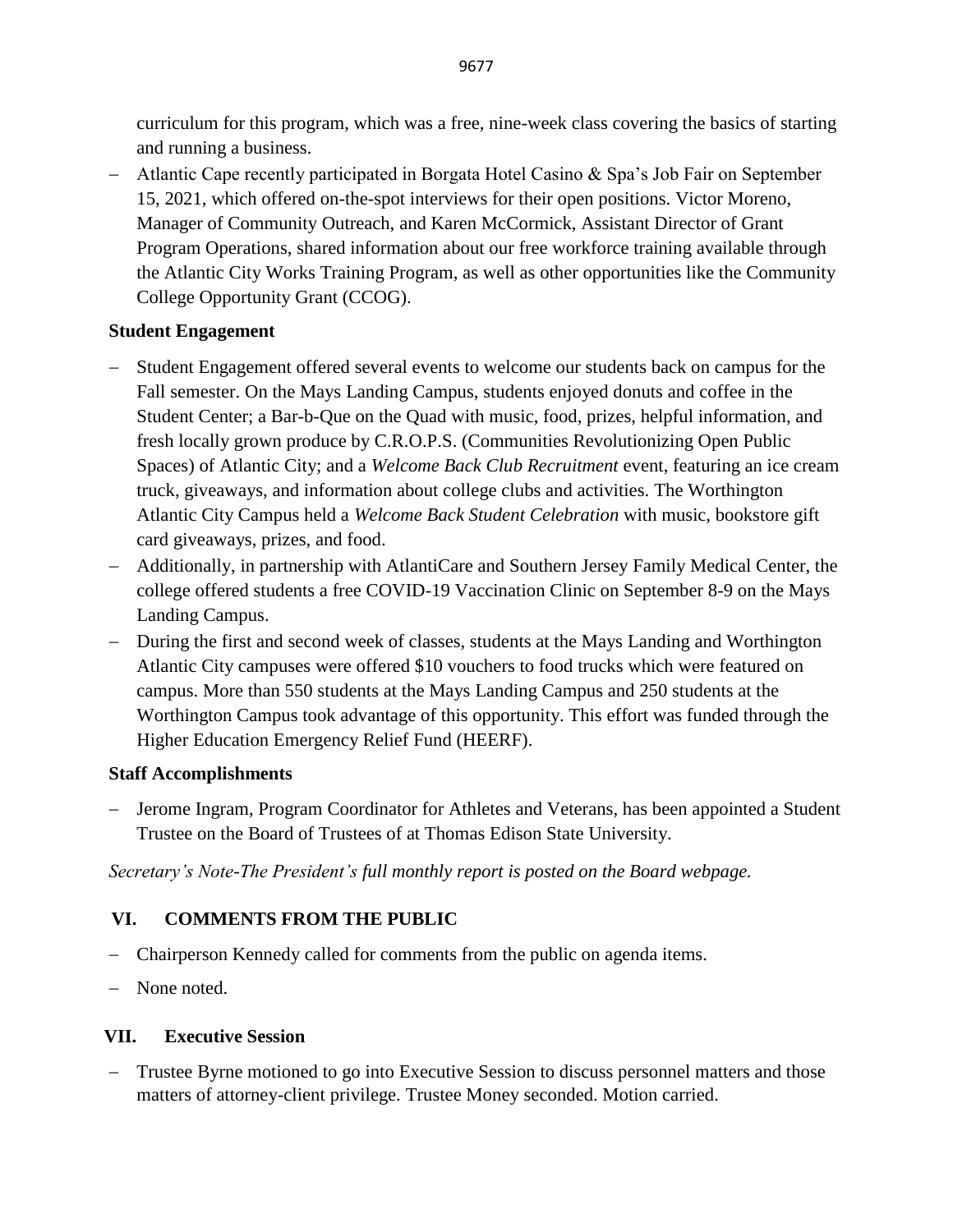− The Board returned to Regular Session at 6:30PM.

#### **VIII. CONSENT RESOLUTONS**

− McAlister read the following consent resolutions.

**Res. #10** Regular Session Minutes (August 24, 2021)

#### **Res. #12**

#### **Personnel Action**

*Appointments* - **Dr. Sattik Deb**, Senior Director, Enrollment and Recruitment effective October 4, 2021 at an annual salary of \$79,718; **Justin Einwechter**, appointed to the position of Technician, Information Technology Services effective September 29, 2021 at an annual salary of \$32,194; **Percy Hancock**, appointed to the position of Help Desk Manager, Information Technology Services effective September 29, 2021 at an annual salary of \$47,565; **Monique Johns**, appointed to the position of Program Coordinator, Enrollment Services effective October 4, 2021 at an annual salary of \$47,565; **Wallace Maines**, appointed to the position of Director, Paramedic Science and EMT Training effective September 29, 2021 at an annual salary of \$66,949; **John Sodiatis**, appointed to the position of Grounds Labor Maintenance Worker effective September 29, 2021 at an annual salary of \$33,805; **Hira**  Zeb, appointed to the position of Human Resources Recruiter effective October 4, 2021 at an annual salary of \$40,000.

*Resignation* - **Suzanne Fiedler**, Assistant Director, Server, Cloud and Broadcast Systems effective September 17, 2021.

#### **Res. #15**

#### **Recognition of Stockton University's 50th Anniversary**

*Acknowledge*: the 50th Anniversary of Stockton University.

#### **Res. #19 Revised**

#### **Award of Bids**

| <b>Number</b>  | <b>Item and Vendor Information</b>                                            | <b>Amount</b> |
|----------------|-------------------------------------------------------------------------------|---------------|
| Bid Exempt 917 | <b>Grant Writing Professional Service</b>                                     | \$49,500.00   |
|                | Hanover Research-Grants Division<br>Arlington, VA                             |               |
| Bid Exempt 923 | Airplane Leases (Cessna 172) for Fixed Wing Flight<br><b>Training Program</b> | \$70,560.00   |
|                | Christiansen Aviation, Inc.<br>Tulsa, OK                                      |               |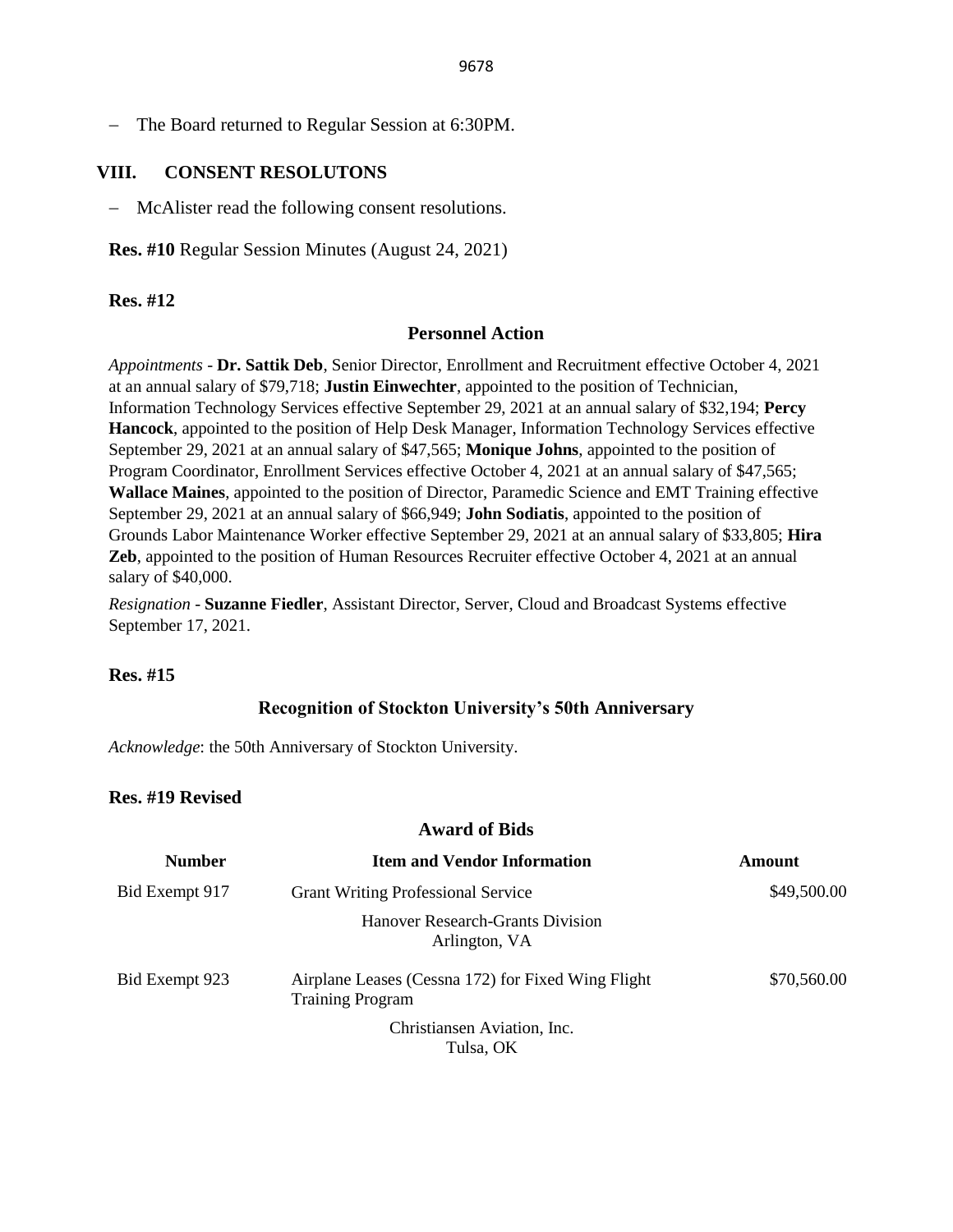## **Award of Bids**

| <b>Number</b>      | <b>Item and Vendor Information</b>                                                     | <b>Amount</b>                  |
|--------------------|----------------------------------------------------------------------------------------|--------------------------------|
| Bid Exempt 935     | Contract for Phone System Changes/Repairs and Data<br>Cabling                          | \$27,500.00<br>(not to exceed) |
|                    | TriComm Network & Communications Infrastructure<br>Hammonton / Moorestown, NJ          |                                |
| Bid Exempt 936     | Passenger Van for Athletics and Student Activities                                     | \$30,000.00                    |
|                    | Repair and Replacement Fund                                                            | (not to exceed)                |
|                    | <b>Hertrich Fleet Services</b><br>Milford, DE                                          |                                |
| Bid Exempt 937     | <b>Emergency Repair to Cape May County Campus</b><br>Chiller                           | \$28,363.70                    |
|                    | Repair and Replacement Fund                                                            |                                |
|                    | Modern Controls, Inc.<br>New Castle, DE                                                |                                |
| Bid Exempt 938     | <b>Boiler Maintenance Services</b>                                                     | \$24,925.00                    |
|                    | Edward R. Woods & Co.<br>West Trenton, NJ                                              |                                |
| Bid Exempt 939     | 25Live Software                                                                        | \$24,078.64                    |
|                    | CollegeNet<br>Portland, OR                                                             |                                |
| Bid Exempt 940     | Remediation Services, Cape May County Campus<br>Library                                | \$49,685.00                    |
|                    | ServPro of Atlantic City/Hamilton/Hammonton<br>Buena, NJ                               |                                |
| Regular Quote 2223 | <b>Fitness Center Equipment</b>                                                        | \$17,850.00                    |
|                    | Centurion Partners Health and Fitness, LLC<br>d.b.a. FitnessSmith<br>Boynton Beach, FL |                                |

Total \$202,402.34

## **Res. #14**

### **Resolution Authorizing the Award of a Contract for Ashley Foods**

*Approve*: a contract with Ashley Foods to provide culinary food items as needed for class instruction.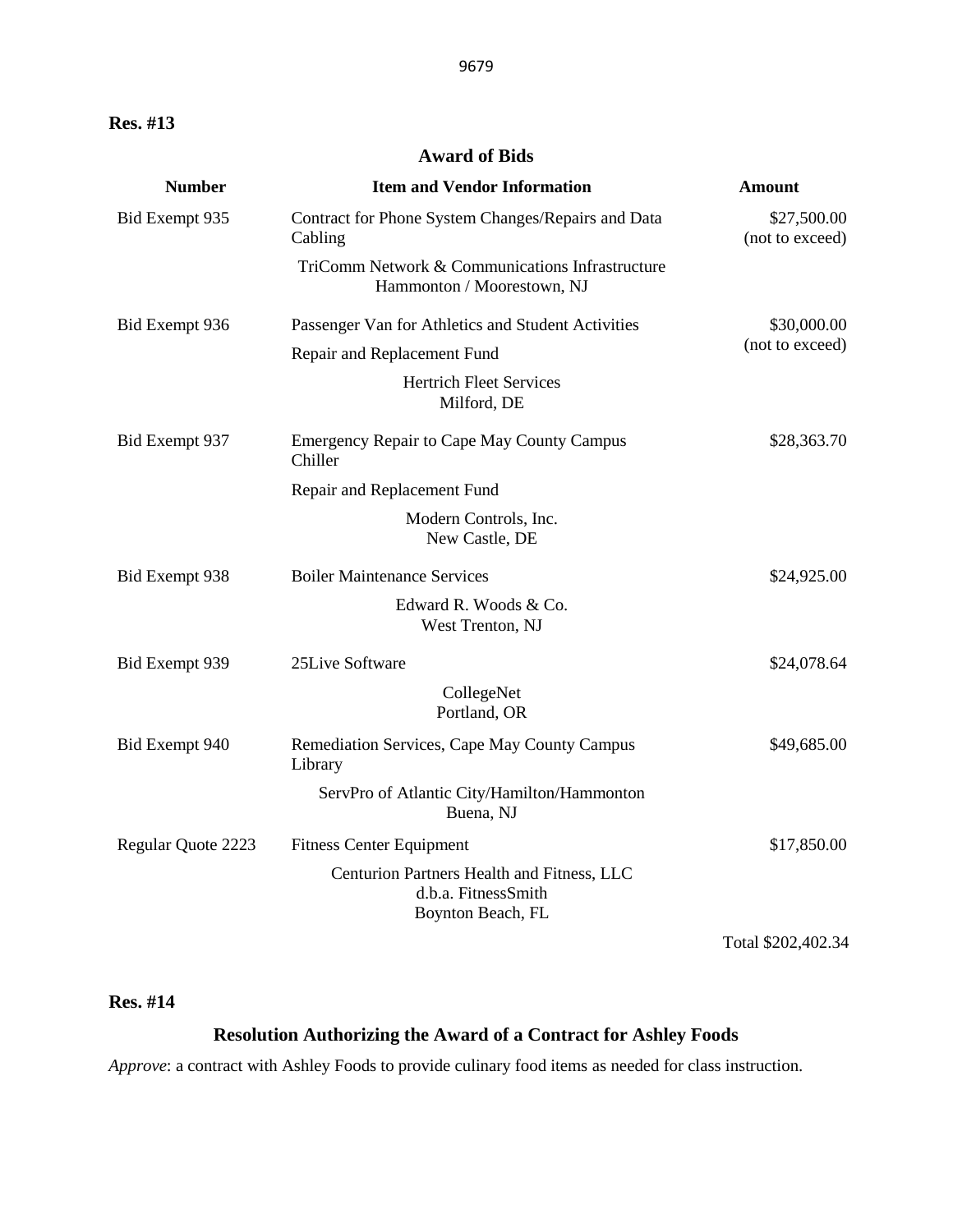### **Res. #14A**

### **Resolution Authorizing the Award of a Contract for B.F. Mazzeo Fruit & Produce**

*Approve*: a contract with B.F. Mazzeo Fruit & Produce to provide culinary food items as needed for class instruction.

- Trustee Byrne inquired if there is a not to exceed amount for the contracts with Ashley Foods and B.F. Mazzeo. McAlister noted that it is likely to exceed \$17,500, but it depends on class needs.
- − Trustee Money asked if enrollment for the Academy has increased, and it was noted that it has.

## **Res. #18** Executive Session

- − Trustee Money motioned to approve consent resolutions; Trustee Coskey seconded.
- Motion carried.

# **IX. BUDGET REPORT**

− Trustee Money reported under Resolution #2 and Resolution #11 – Regular Resolutions.

# **X. REGULAR RESOLUTIONS**

**Res. #2** FY21 Draft Financial Statement for twelve months ended June 30, 2021 as of September 15, 2021.

Trustee Money stated the following:

- − As of this draft, the College has earned 99% of budgeted revenues and expended 88% of budgeted expenditures. Some year-end adjustments are open, including the final bad debt reserve, as well as, the PERS (pension) and SUI (unemployment) reserves which are pending the employer liability billings from the State.
- − The enrollment audit is due Nov. 1.
- − The fiscal year closing is in process, and the net margin will be positive. We expect to add to the fund balance which will be important for future years.
- − Trustee Torres motioned to approve Resolution #2, Trustee Byrne seconded.
- Motion carried.

**Res. #11** FY22 Financial Statement for one month ended August 31, 2021.

Trustee Money stated the following:

− As of August 31, 2021, the College has earned 12.6% of budgeted revenues and expended 21.9% of budgeted expenditures. FY22 Summer enrollment is -17% below the budgeted goal.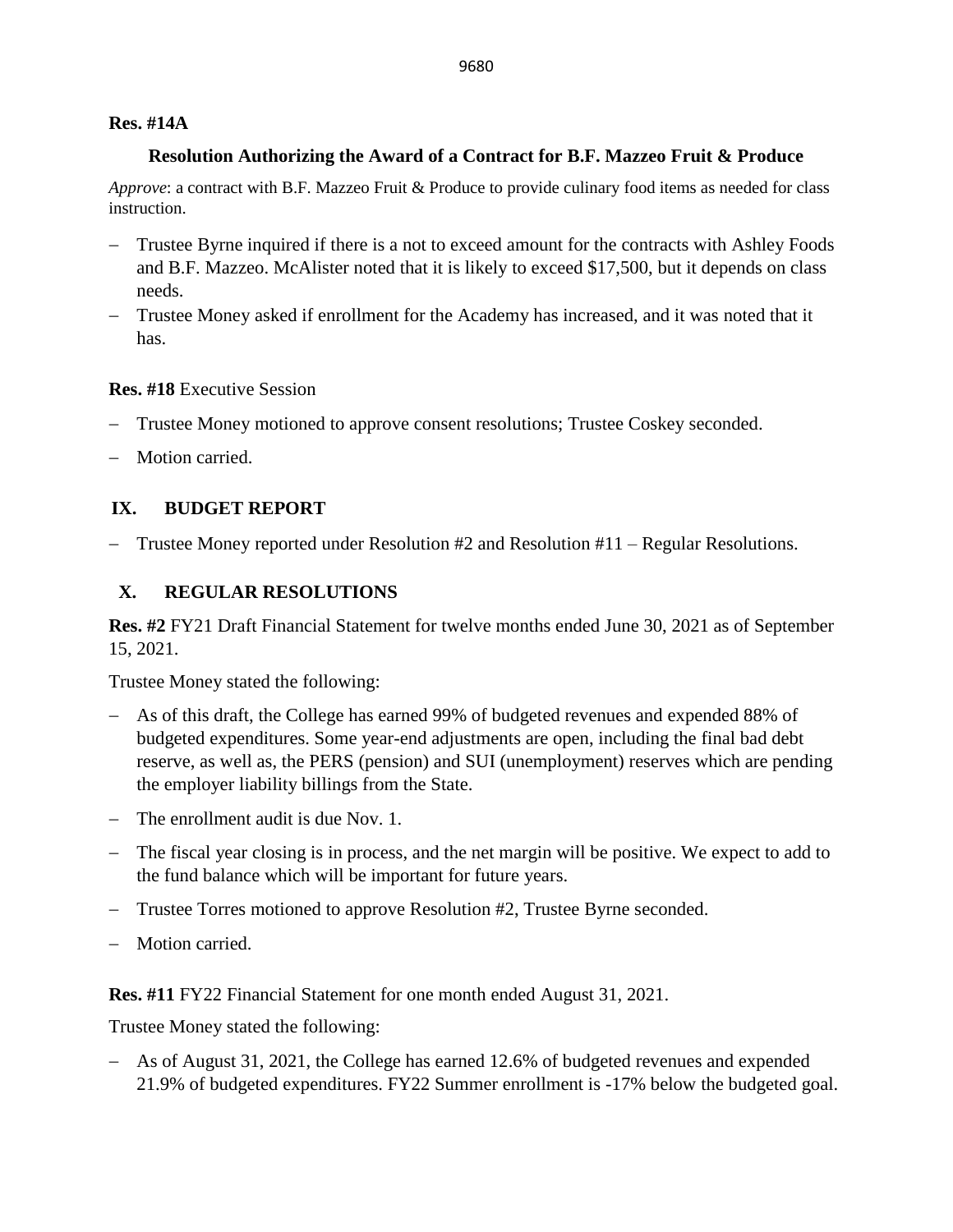- − Summer tuition and fee revenue is below budget; however, the FY22 summer tuition and fee revenue loss will be recovered through HEERF. Expenses are higher compared to the prior year because of the timing of expenditures such as insurance which was not paid last year until September.
- − -Also contributing to the increase is that expenses were less than normal last year mainly from cost-saving measures put into place last year due to the financial uncertainty resulting from the pandemic. Next month's Board Report will include Fall revenue in addition to Summer.
- − Trustee Previti motioned to approve Resolution #11, Trustee Furman seconded.
- − Motion carried.

### **Res. #12A**

#### **Personnel Action**

*Salary Adjustment -* **Heather Peterson**, Registrar effective September 29, 2021 at an annual salary of \$90,578.

*Promotions -* **Victor Moreno**, from Community Outreach Manager to Senior Manager, Campus Operations and Community Outreach effective September 29, 2021 at an annual salary of \$60,083; **Dr. Natalie Devonish**, from Dean, Worthington Atlantic City Campus and Workforce Development to Vice President, Student Affairs and Enrollment Management effective October 1, 2021 at an annual salary of \$120,000; **Dr. Vanessa O'Brien-McMasters**, from Dean, Institutional Research, Planning and Effectiveness to Vice President, Institutional Effectiveness and Chief Strategy Officer effective October 1, 2021 at an annual salary of \$115,000.

*Change in Rank -* **Jeanine DiNardo** from Instructor, Hospitality Management to Assistant Professor, Hospitality Management effective September 29, 2021 at an annual salary of \$57,758.

*Title Change -* **Dr. Tammy DeFranco**, from Director, Cape May County Campus Student Affairs to Director, Cape May County Campus Student Affairs and One Stop Services effective October 1, 2021 at her current annual salary; **Maria Kellett**, from Associate Dean, Resource Development & Dean, Cape May County Campus to Dean, Cape May County Campus and Senior Advancement Officer effective October 1, 2021 at her current annual salary; **Jean McAlister**, from Chief of Staff and Dean, Resource Development, President & Board of Trustees Operations to Chief of Staff and Chief Advancement Officer effective October 1, 2021 at her current annual salary; **Nancy Porfido**, from Director, Student Engagement and Judicial Officer to Diversity, Equity & Inclusion Advocate & Judicial Officer effective October 1, 2021 at her current annual salary.

- − It was noted that Jean McAlister's new job description includes Board of Trustees operations; Dr. Gaba advised that those duties are included under her Chief of Staff title.
- − Trustee Money motioned to approve Resolution #12A, Trustee Byrne seconded.
- − Motion carried.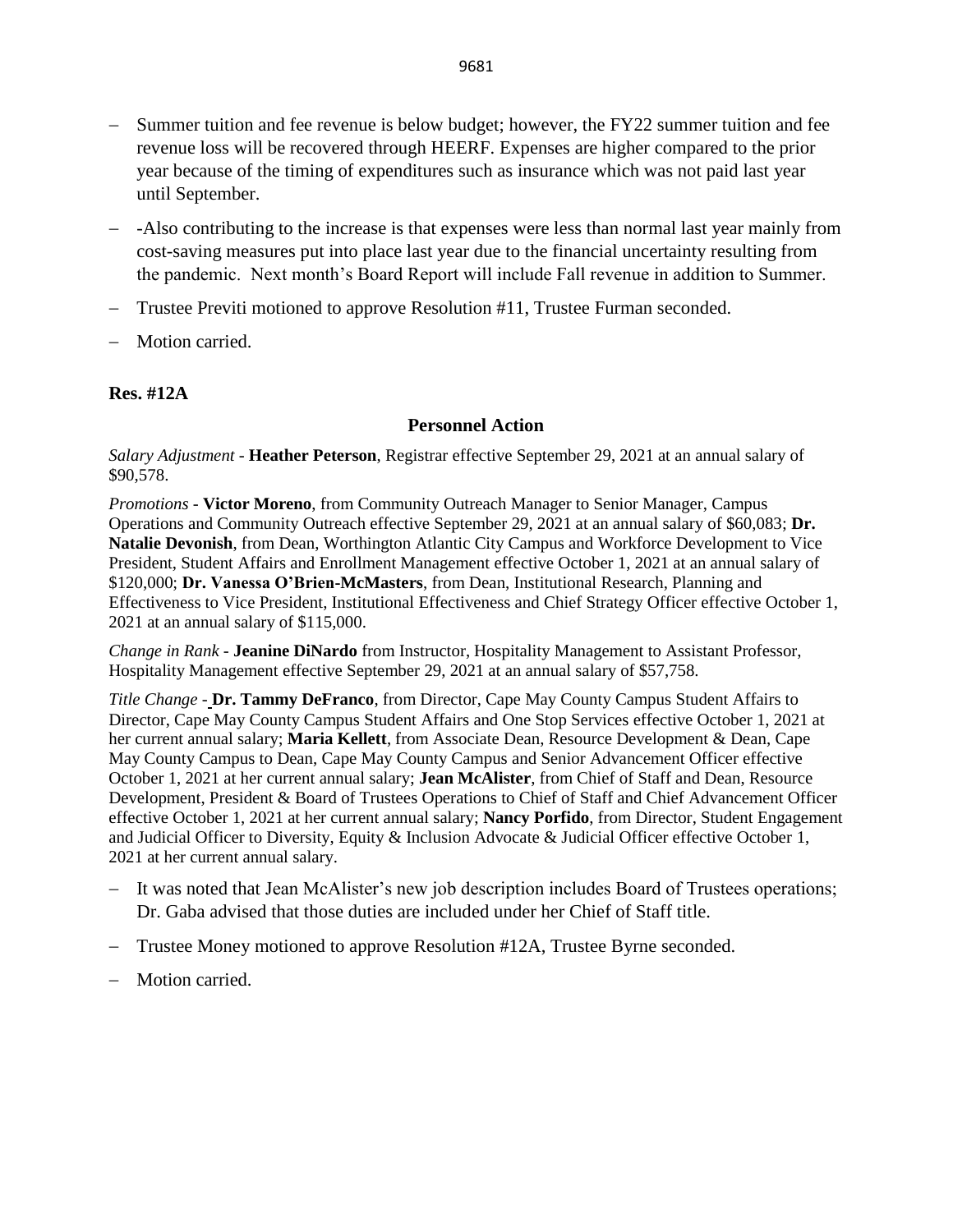#### **Res. #12B**

#### **Personnel Action**

*Appointment -* **Signe Huff**, Interim Executive Director of Human Resources, effective September 29, 2021 at an annual salary of \$110,000.

- − Trustee Coskey motioned to approve Resolution #12B, Trustee Money seconded.
- Motion carried.

#### **Res. #16**

#### **Reimbursement of Voluntary Pay Cuts During COVID-19 Pandemic**

*Approve*: one-time stipends to impacted members of the President's Cabinet and Academic Deans still employed by the college equal to the amount of compensation foregone from July 1, 2020-September 30, 2020.

- − Trustee Byrne motioned to approve Resolution #16 with the strike out of "still employed by the college"; Trustee Money seconded.
- − Motion carried.

#### **Res. #17**

#### **Reimbursement of Voluntary Pay Cut by Dr. Barbara Gaba During COVID-19 Pandemic**

*Approve*: a one-time stipend to Dr. Barbara Gaba equal to the amount of compensation foregone from July 1, 2020-September 30, 2020.

- − Trustee Coskey motioned to approve Resolution #17, Trustee Money seconded.
- − Motion carried.

#### **Res. #19**

#### **Annual Performance Evaluation and Compensation of Dr. Barbara Gaba**

*Approve*: based on the Board's annual evaluation finding that Dr. Gaba's performance as President of Atlantic Cape Community College continues to be "outstanding" and "greatly exceeds expectations", and per Paragraph 11 of Dr. Gaba's contract of employment, the Board of Trustees grants Dr. Barbara Gaba a base salary increment of three (3%) per cent additional to the automatic two (2%) per cent annual base salary increment for an overall increase to base of five (5%) per cent.

− Trustee Byrne read Resolution #19 into the record, noting Dr. Gaba's exemplary performance, devotion, innovation, and collaborative leadership, and requested a roll call vote.

#### ROLL CALL:

AYES (9) – Byrne, Clemans, Coskey, DeStefano-Anen, Money, Parker, Previti, Torres, Winkler NAYS (2) – Bumpus, Kennedy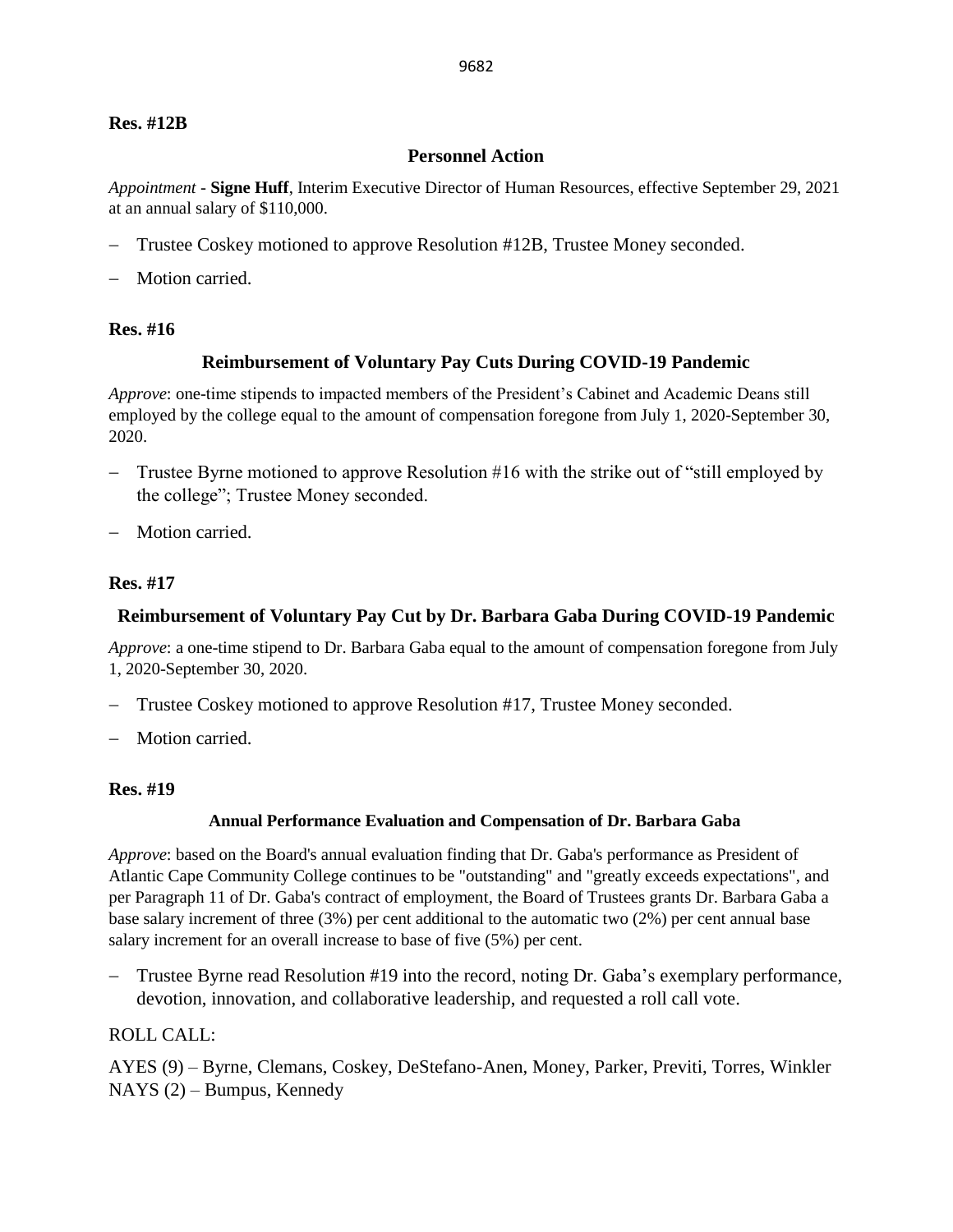### ABSTENTIONS (1) - Furman

Motion carried.

− Chairperson Kennedy thanked Trustee Byrne for her work chairing the President Evaluation Committee.

# **XI. COMMITTEE REPORTS**

### PERSONNEL AND BOARD DEVELOPMENT

− There was no report under the Cunningham-Ruiz Bill.

## **XII. FOUNDATION REPORT**

Trustee Furman reported on behalf of the Foundation.

- − Gary Hill was named the 2021 President's Distinguished Foundation Board Member for his work while on the Foundation Board and the Board of Trustees in 1995-96, and also for the continual support of Atlantic Cape as an individual contributor and through the MBCA and Schultz-Hill Foundation. He received a plaque at the Foundation's September Board Meeting.
- The Scramble FORE Scholarships Golf Tournament is October 15. Many thanks to Christina Clemans for the \$1,500 Scholars Sponsorship. Our President's List sponsor is IBEW 351 at \$5,000. The Carpenter's Union Local 355 is a \$2,500 Honors Sponsor, and Kisby Shores is the Tee Gift Sponsor at \$2,000. We are grateful to all of our sponsors. A hole sponsorship is \$200.

# **XIII. NEW JERSEY COUNCIL OF COUNTY COLLEGES (NJCCC)**

− Dr. Gaba delivered the report of the New Jersey Council of County Colleges (NJCCC) in the President's Report.

## **XIV. OTHER BUSINESS**

− Chairperson Kennedy thanked the Nominating Committee, chaired by Trustee Torres along with Trustee Clemans, Trustee DeStefano-Anen, Trustee Previti and Trustee Lefke, for their upcoming work on nominating the Executive Board for 2021-2022.

## **XV. COMMENTS FROM THE PUBLIC**

- − Caesar Niglio, President of Atlantic Cape Community College Education Association (ACCCEA), reported that the ACCCEA was involved in the welcome back events for students, giving out 600 wireless earbuds, which were a big hit, in addition to snacks and an ice cream truck for two days.
- − The ACCCEA is getting involved in other student activities events on all three campuses.